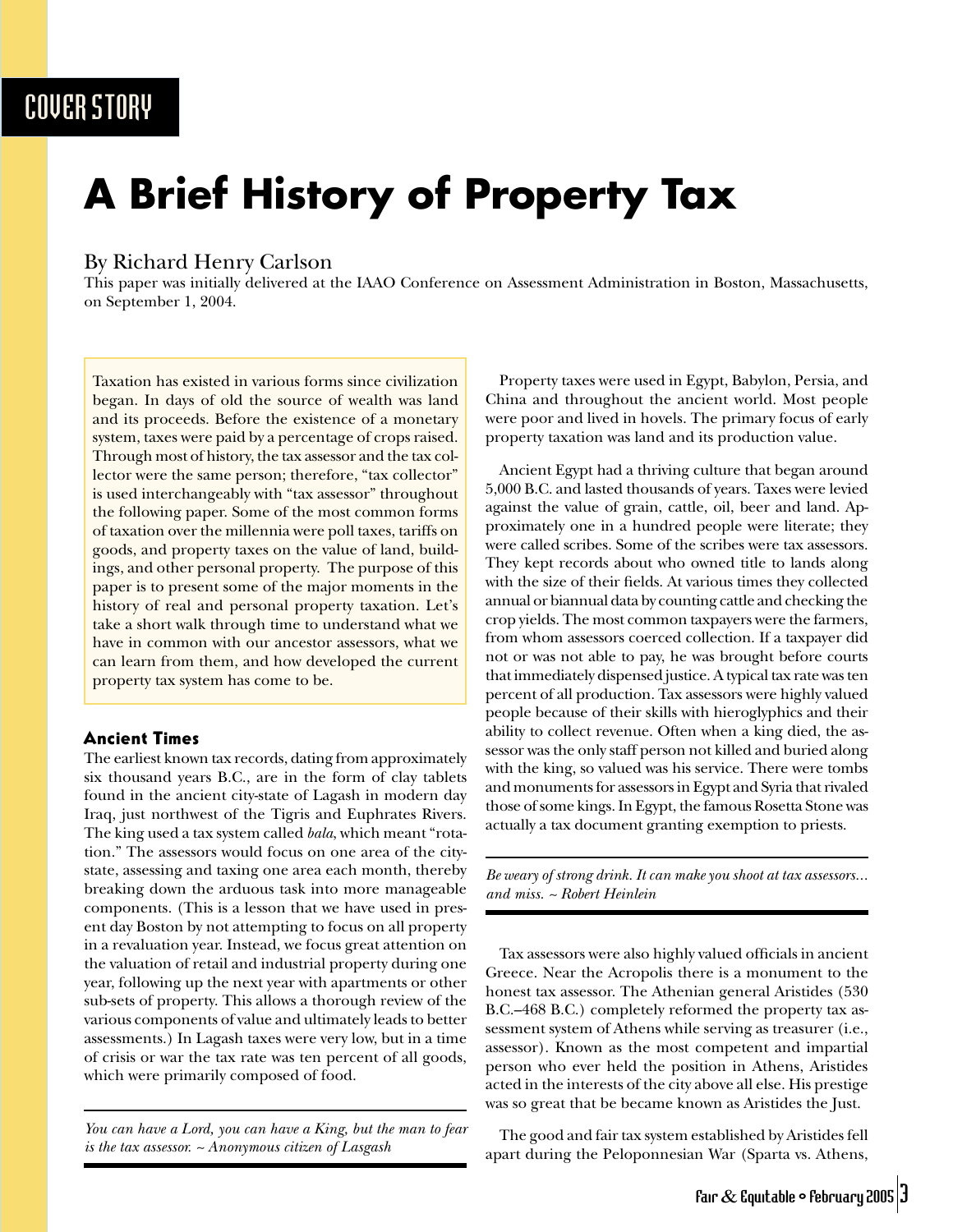431 B.C.–404 B.C.). Athenian citizens complained that real and personal property taxes were too high and demanded that the government lower expenditures. The tax assessment system was also perceived as biased and inefficient compared to the earlier standards set by Aristides. The Athenian council decided to reduce property taxes but increased both tariffs and tributes paid by council allies. The tribute from each ally was calculated according to the value of property that came under each state. Taxes assessed in Athens and Attica (Athens's territory) were assessed according to the value and productivity of the land, with the more productive lands receiving higher assessments. As the Peloponnesian War dragged on, the Athenians increased the tribute expected from allies to the breaking point. The tribute was doubled and then doubled again. Ultimately, Athens ran out of money and lost the war.

Alexander the Great (356 B.C. – 323 B.C.) conquered the known world. While he was a military genius, he was also an able administrator. As he moved through Persia, India, Egypt and other parts of his world, he left administrators with explicit instructions on how to implement property taxes. Specifically, he was concerned that there would be revolts in areas that were already conquered. When there were, he was brutal in stopping them. Prior to his conquest, the people were very heavily taxed, and the collected money typically went to the treasury of the king, not to public improvements. Alexander's tack was to substantially cut taxes and use half of the raised funds for public improvements (water systems, roads, ports, etc.) while keeping the remaining half for his treasury. Therefore, the people not only paid fewer taxes while receiving more benefits for their taxes, but they were also far less likely to revolt against his administrators.

From roughly 200 B.C. to 300 A.D., Romans paid property taxes on the value of land, buildings, livestock, trees, vines and other personal property.

When Julius Caesar was preparing for the Gaulic campaign, one of his generals told him there was not enough money to pay for the needed materials. Caesar's response was, "Send out the assessors!" Pothinus once asked Julius Caesar, "Is it possible that Caesar, the conqueror of the world, has time to occupy himself with such a trifle as our taxes?" Caesar's response "My friend, taxes are the chief business of a conqueror of the world."

*Only little people pay taxes. ~ Leona Helmsley*

Early Roman administrations had tax policies with intended outcomes. Prior to Augustus Caesar, the state sold the rights to collect taxes to private citizens. These people would make significant profits by enforcing Roman tax law. Today we call such people consultants. Augustus put an end to the practice by making Roman assessors public employees. In the early years of the Roman Republic, the tax rate was just one percent of value (land, buildings and all personal property including plants and animals). The tax rate climbed during war and crisis to three percent. However, as Rome expanded public benefits the budget was stretched. Prior to Julius Caesar, over 300,000 people received food from the state. Caesar thought that many of these people should be working instead of receiving public benefits and therefore cut the number of recipients of public welfare in half. The result was that expenditures went down, and with more people plowing fields, the tax revenue increased.

Augustus Caesar was greatly concerned that people were not producing at maximum levels and made other adjustments to the system. One of the more important advances was a reassessment based on flat land rates. He implemented a valuation system based not on what a farmer produced but what a farmer *could* produce. If a farmer worked hard and produced more crops than a less productive neighbor, he still paid the same in property taxes. Economic incentive and maximum use of the land was at the heart of his taxation policy. The tax rate for wealthy farmers became one percent of value per year.

Other Roman emperors were far less insightful. Tiberius Caesar cut back on public improvements and retained huge portions of tax in his treasury. This resulted in a financial crisis where money was in short supply. Over time there were other emperors who implemented disastrous policies that were largely to blame for the collapse of the empire. Public expenditures increased with more expensive entertainment. Entire months of the year became holidays and public welfare systems became very generous. Over time, fewer people produced goods and the tax rates began to soar. Some emperors wanted to reduce the wealthy Senate class and taxed the value of their estates so high that the property was confiscated or the owners were driven away or into hiding. The emperors also began to reduce the silver content of coins. This practically destroyed the economy. In fact, some property owners tried to give themselves up as slaves until it was declared illegal to do so by Emperor Valens (368 A.D.). Eventually the system so completely broke down that there was no longer a monetary system and trade went back to barter. Of course with no ability to pay an army, the entire system collapsed and the barbarians invaded Rome. It has been noted that many citizens were happy to be free of the excessive tax burdens and could once again produce for themselves.

In Roman times assessors were no longer honored but considered evil and low class people who often required military escort. After being criticized by religious leaders for associating with tax assessors in Jerusalem, Jesus Christ said, "The tax assessors and prostitutes are entering the kingdom of God ahead of you." Christ also said, "Render unto Caesar the things that are Caesar's, and render unto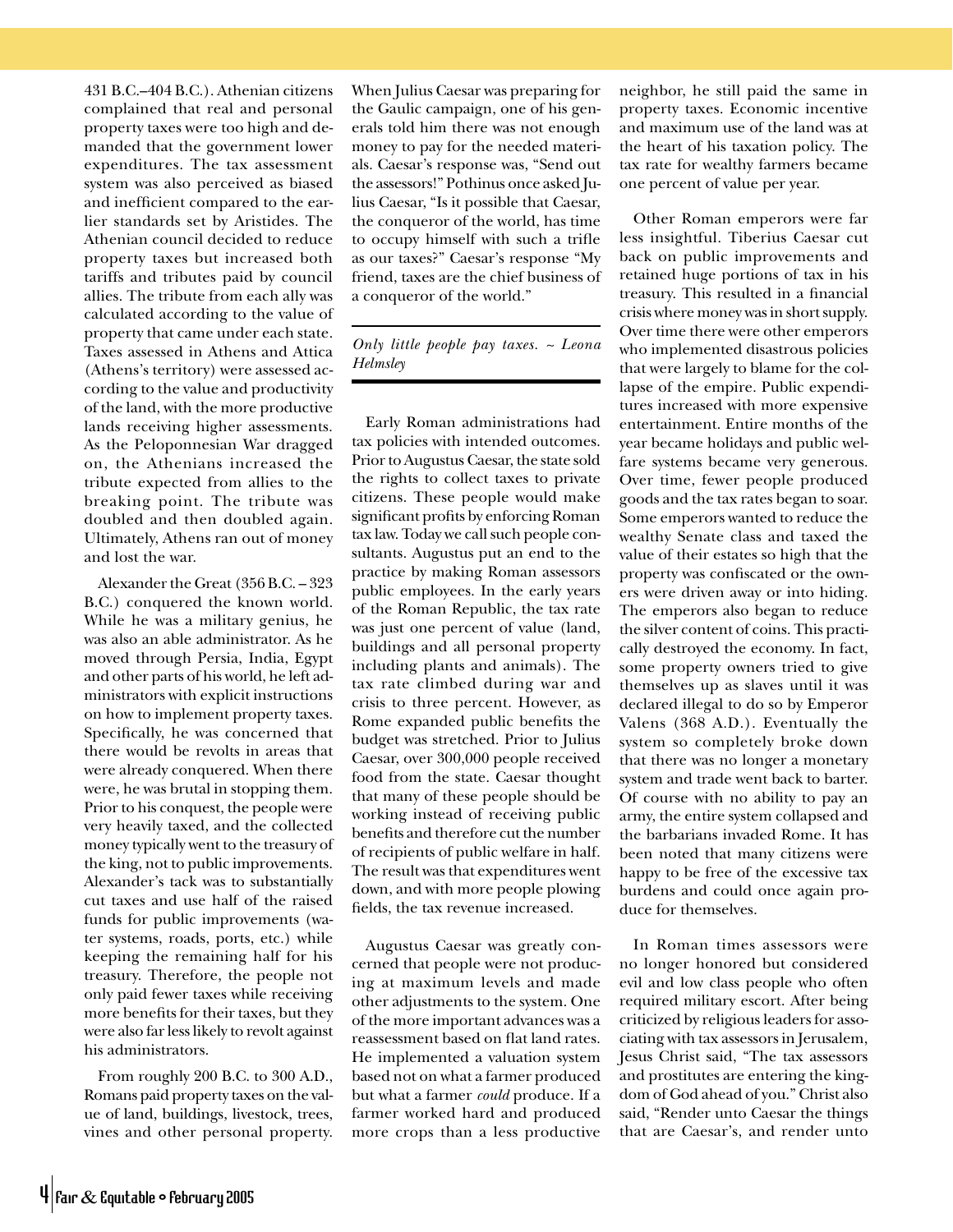God the things that are God's." The apostle Matthew was a tax assessor.

#### Medieval Times

*It is the part of the good Shepherd to shear his flock, not slay it. ~ Tiberius Caesar*

In the 11<sup>th</sup> century, Lady Godiva rode naked on a white horse through the streets of Coventry, England to protest the tax assessment on her husband's property. He received an abatement. Although poll taxes were prevalent in England, land taxes had existed for hundreds of years, and although the lords and king owned land, most peasants paid taxes by way of rent each



After abusing his power and raising taxes to a confiscatory level in 1215, King John was forced to sign the Magna Carta, which limited the king's power to raise revenue. Taxes from this point on could be collected only with the common consent of his barons. By the sixteenth century, the king's own lands and estates were taxed. In 1689, the English Bill of Rights endorsed a law that the king could not tax without Parliament's

After 1290, personal property taxes were implemented with exemptions for the poorest (i.e., those whose assessments were less than a shilling). The church was also exempt, as were certain items such as a knight's armor

**Table. Figures from Boston assessor records from 1691, 1791, 1891 and today.**

 **1691 1791 1891 Today Population** 5,996 18,038 448,477 589,141 **Total value** 20,000 pounds 538,200 pounds \$855.1 million \$66.1 billion **Levy** 200 pounds 8,000 pounds \$10.8 million \$1.1 billion **Res. Rate** 1 penny per pound \$14.86 \$12.60 \$10.15

hearth cruck house (typical peasant housing) received a low assessment compared to some mansions that had twenty or thirty heated rooms. This tax was hated and was eventually phased out.

*The power of taxing people and their property is essential to the very existence of government. ~ James Madison*

In the legend of Robin Hood, the Sheriff of Nottingham collected taxes. The role originated in the tenth century when each "shire" had a "reeve." The shire or sheriff was the most important local government official,

| NAMES.                  | Í | <b>Breasts.</b>          | VALUATION.   |                                        |  | TAX.          |                              |     |       | <b>GWNESS OF</b>           |
|-------------------------|---|--------------------------|--------------|----------------------------------------|--|---------------|------------------------------|-----|-------|----------------------------|
|                         |   |                          | Real         | Ferrist <sup>1</sup><br>Estate, Estate |  | <b>Siste.</b> | Town<br>had<br><b>County</b> |     | Ħ     | <b>REAL ESTATE</b>         |
| <b>Adams Richard</b>    |   | <b>ILEAR</b>             | UKO          | 2.89h                                  |  |               | 89.95                        |     |       | 11 \$5 Sam'l Heens         |
| <b>Appletos William</b> |   | 1 Primare                | <b>SO</b>    | 38                                     |  |               |                              |     |       | Was Angloban               |
| tan, Jas Cooper         |   |                          | <b>SIMP</b>  |                                        |  |               |                              |     |       |                            |
| Was Show                |   |                          | <b>Made</b>  |                                        |  |               | c est                        |     | 712   |                            |
| <b>Appleton Charles</b> |   |                          | 600          |                                        |  |               |                              |     |       | Clintles Appleton          |
|                         |   | <b>SLL &amp; W1-what</b> | fing a       | <b>Sold</b>                            |  | <b>W</b>      | 11.29                        |     |       | 12 dit L.A. Wheels of ht-  |
| <b>Atkins Siles</b>     |   | 1 Private                | 1.8683       |                                        |  |               |                              |     |       | Atkins Bilas               |
| ten, Abigail Esten      |   | 1 Tour Hall              | 3138         |                                        |  |               |                              |     |       |                            |
| Mrs Gran                |   | <b>Silliants</b>         | <b>Dukk</b>  | 1,000                                  |  |               |                              |     | 30 E3 |                            |
| Alika William           |   | 1 Hull                   |              |                                        |  |               |                              |     |       | <b>Citi Jona Merry</b>     |
| <b>Adams Joseph</b>     |   | $1.31 - 11$              | ton.         |                                        |  |               |                              |     |       | Lowth Adams                |
|                         |   | 1 Prince                 | idak         |                                        |  | 91            | 5.60                         |     | 74    |                            |
| Andrews Samuel          |   | <b>HTT</b> dealers       | 200          | tici                                   |  | ü             | $-11$                        |     |       | 6 51 Fax/LAnderes          |
| Austin William          |   | Ask.                     | <b>Toyle</b> |                                        |  | 2ì            | 9.55                         |     |       | 2 29 East Wirel            |
| <b>Advert Welling</b>   |   | IN Beaues                |              |                                        |  | ïб            | 1.45                         |     |       | 1.600 (am 11 Not have      |
| <b>Assistant Senset</b> |   | 13 Textler               | 500          |                                        |  |               |                              |     |       | <b>Nobil Affind Gam</b>    |
|                         |   | Z. hip                   | cos          | tis                                    |  | 祖             | 13 27                        | 15. |       | <b>Ni Liberand Hart</b>    |
| <b>Adams Januah</b>     |   | L'North                  | 500          | <b>ABO</b>                             |  | î             | ٠<br>34                      |     |       | 11 # Rob's 2 Ford Cox      |
| Ashley Tonothy          |   | 13 Sunter                |              |                                        |  |               | æ                            |     |       | <b>All ford Sichnets</b>   |
| Andrews Eben't          |   | ×.                       |              |                                        |  | u             | $\overline{1}$               |     |       | 60° D. Rackwood's ex-      |
| <b>Atrusal Jawah</b>    |   |                          | 1,100        | 1,004                                  |  | é1            | <b>SE 93</b>                 |     |       | 21 35 Paul Rower's at      |
| Andrews Stop S          |   | 1 Lyon                   |              |                                        |  | 11            | $\ddot{}$                    |     |       | 1.60 tieth Letterer        |
| <b>Aranad Joseph</b>    |   |                          |              |                                        |  | ы             | $\overline{45}$              |     |       | 1 GO, Abram Batterek       |
| <b>Avis Thomas</b>      |   |                          |              |                                        |  |               | $\overline{16}$              |     |       | 1-60 Joe Whitnes's ex-     |
| Associate Jacob         |   | <sup>1</sup> Frisce      |              |                                        |  |               | 쑙                            |     |       | <b>GO Jacob P Rust</b>     |
| Albia Jehn              |   | Mill Tond                | 000          |                                        |  |               |                              |     |       | <b>LC Sherban: 2 Atlds</b> |
| <b>Allen Keuben</b>     |   | Back                     |              |                                        |  |               |                              |     |       |                            |
| <b>Atkins Heary</b>     |   |                          | <b>SEA</b>   |                                        |  |               |                              |     |       | 15 St Henry Atkins         |
| <b>Atkan Ephraim</b>    |   |                          |              |                                        |  |               |                              |     |       |                            |

year. If the land was especially productive, the rental value was higher. In the tenth, eleventh and twelfth centuries an average peasant paid one tenth (a tithe) of the value of crops to the lord who then passed on a percentage to the king. Peasants were also required to give either an additional one-tenth of their crop to the church or spend one tenth of their labor working for the church.

After 1066, William the Conqueror created an early form of land taxation. Town officials kept cadastral records of everyone who owned property. Each parcel was measured, its value estimated. Each town kept a book of the assessment of each property and the total amount of property tax due for each person. This book was called the *Domesday Book*, and the name lasted for hundreds of years. Some people in England refer to the assessor's records as the Doomsday Book even to this day.

and a merchant's capital. The personal property tax rate was one-tenth for those who resided in cities and onefifteenth for rural residents. These assessments were rough estimates of a person's assets, and underassessment was the norm. The average tax equaled about two shillings per annum, which was about two days' wages for a peasant.

or \$10 per thousand

The personal property tax was difficult to administer because many people attempted to hide and move personal property. This practice was especially common among wealthier taxpayers who had multiple residences and moved assets to avoid taxation.

From 1662 to 1689, a hearth tax was administered in England and spread to some continental counties. The tax was an estimate of a building's value. Assessors recorded the number and size of hearths in each home and determined value accordingly. A oneand his responsibilities included law enforcement, tax assessing and collection. This position was brought over to the colonies.

#### Colonial Period

In 1620 the Pilgrims landed at Plymouth Massachusetts and began building. After receiving a bundle of arrows wrapped in snakeskin—which was interpreted as a threat from local Indians—they decided to build a fort. The 102 Pilgrims formed a pact that bound them to a set of laws, among them the creation of taxes and assessments. People were generally allocated equal portions of land, but the more productive land was assessed at a higher rate.

In Boston, the Puritans implemented property taxes to pay for the church and the religious education of their children. Regardless of one's religion, it was mandatory that everyone pay the property tax. Taxes from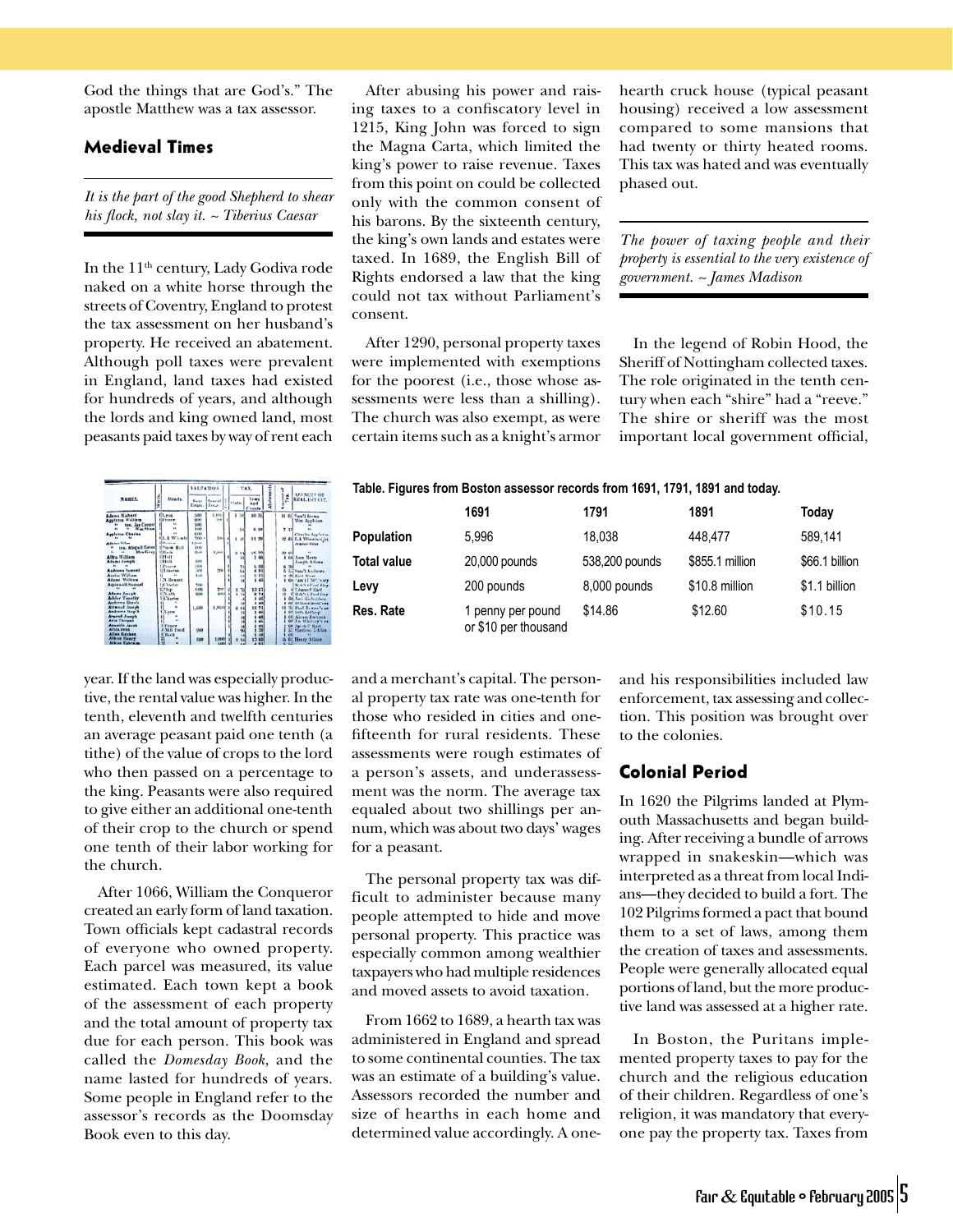Boston's towns went directly to the church. This practice lasted for over one hundred years.

So who exactly was the assessor at this time? In Boston up until 1733, the sheriff was the ex-officio tax assessor and collector. Property taxes paid for the expenses of the community—a sharp contrast to the English stamp act and tea tax that were designed to pay for the cost of security in the New World.

The Boston Town Records of 1676 show the name of each taxpayer, the number of acres of land, the value of houses, the number of cows, swine and sheep, the value of mills and the assessment of personal estate. The assessors kept maps that were numbered. Each number had corresponding narratives listing assets, value and tax. Detailed and proportionate maps showed the metes and bounds of property. Assessors used maps of various scale. By 1822, Boston assessing records broke down real and personal property value along with the calculated taxes for each taxpayer.

In Boston, the expenses of local government were low. There were watchmen at night, a multi-tasking sheriff, expenses for common defense, public infrastructure and education. In fact, Boston had the first public school, Boston Latin, established in 1635. The town council met every year at a public hearing and discussed taxes and expenses. Citizens' particular situations were also discussed. The grievances of people who were held responsible for municipal expenses beyond the norm were considered.

*The art of taxation consists in so plucking the goose as to get the most feathers with the least hissing. ~ Jean Baptiste Colbert*

An examination of a two hundred year old record of a town council meeting in Boston shows that each property assessment and bill laid out before the council required calling upon certain individuals who may have been sick, aged or in poverty.

When determining the tax bill for a widow with twelve children, for example, the council voted to not only exempt her from property taxes but grant her a certain number of shillings quarterly out of the general tax fund. Conversely, a Mr. Phillips, who ran over three light posts while riding drunk down Tremont St. on a horse and wagon, was called before the council and told he would not only be required to pay his property tax bill but also the cost of repairs.

There was a general property tax assessing the value of land, buildings, animals and all personal property. The assessors had accurate records as to ownership, number and types of animals and all personal property including intangible assets. At an early town meeting, voters directed the town council to publish and distribute a complete list of all taxpayers together with the amount and base of their taxes. For years there had been rumblings of inequitable assessments, abatement irregularities, and residency fraud (i.e., moving assets to another town when the assessors were coming).

Note in the table that the tax rate is lower today, but the assessments are probably closer to market value. It has been common throughout history that property is underassessed compared to market value. In the *Memorial History of Boston* it is stated that property is worth approximately five times its assessed value. The theme of underassessment has repeated itself throughout the history of assessing property values.

As for the rest of the northern colonies, similar systems were in place, but the Southern colonies had already established that property taxes were not in the interest of the wealthy classes who owned large estates and significant personal property.The south opted for a greater focus on poll taxes.

#### Early United States

During the Revolution, the colonies agreed to raise taxes (mostly through property, except in the south where the tax system was more dependent on poll taxes) by state quotas.This system did not work well; in fact, states did not meet their quotas. As a result the Continental Congress spent far more cash than it had; the money was borrowed and not paid off until 1834.

#### *But in this world nothing is certain but death and taxes. ~ Benjamin Franklin*

During the debate for the U.S. constitution, delegates grappled with the revenue issue. Advocates pushed for a national property tax, but because of the interest of the large estates of the southerners, no agreement could be reached. The tax clause in the constitution (the same clause that apportions representatives) states that all direct taxes (as opposed to indirect taxes like tariffs) should be apportioned among the states according to population.Ultimately, the primary sources of federal government revenue for the Civil War were tariffs and sales of public land.

There were attempts to implement national taxes with quotas apportioned among the states by population. There were two primary camps after the revolution: the Alexander Hamilton camp that thought there should be a larger central government with greater revenue raising capacity and the Jefferson camp that thought revenue should be raised locally because it more suits a democracy. The first camp also argued that the country should push for industrial development, while the latter pushed for a more agrarian society to foster independence and democracy. Hamilton was the first Secretary of the Treasury of the United States. He was a financial genius for the country, helping create the foundation of the capitalist system that we have here today; however, the issue of taxation turned into a disaster for him and his party.

The Washington and Adams Administrations attempted to implement various national taxes that created rebellions such as the Whiskey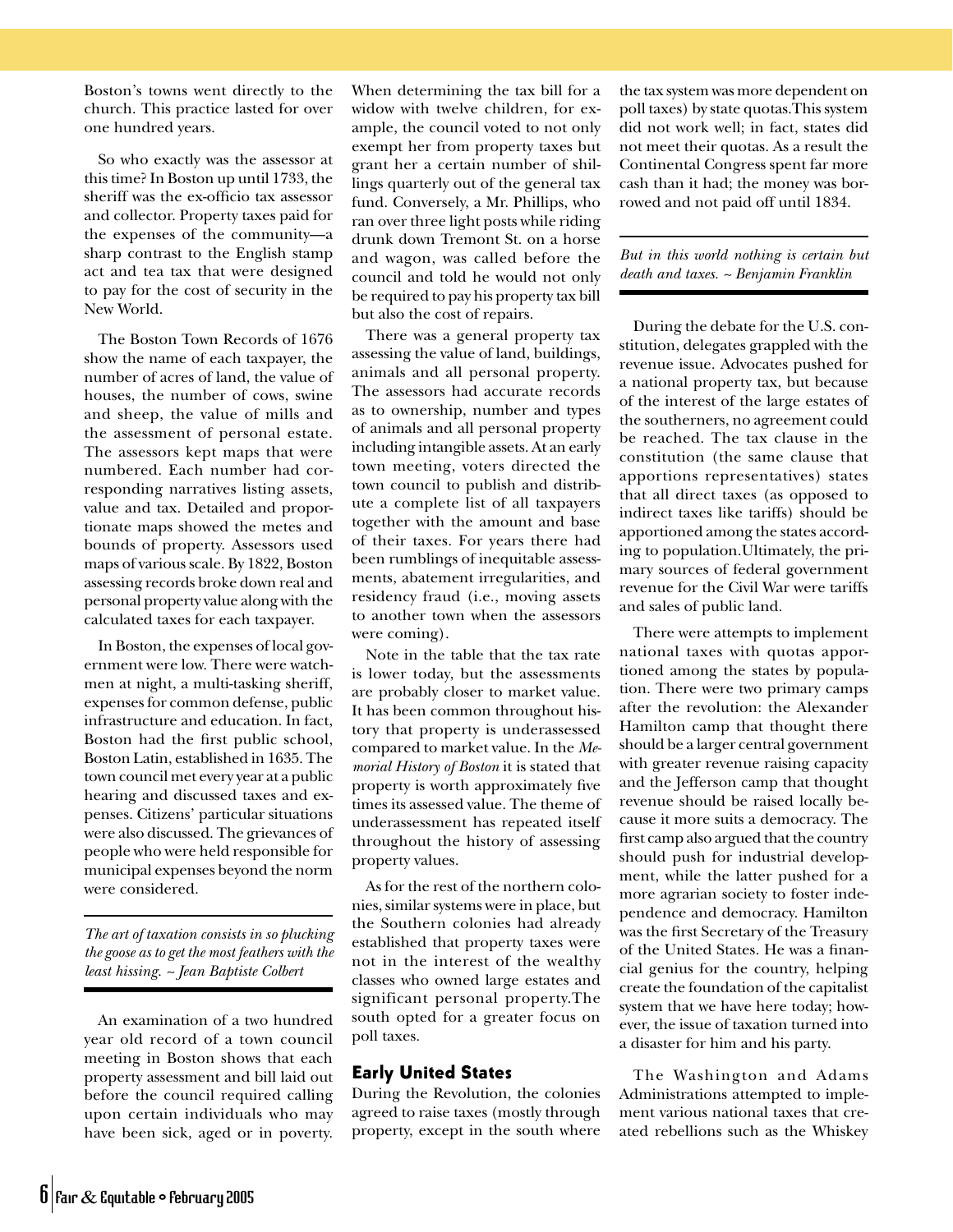Rebellion and the Fries Rebellion. In 1797, John Adams was greatly concerned that war with France was imminent. He required revenue to pay for a force to resist the French. Congress enacted a national property tax apportioned by population. Two million dollars was to be raised with Pennsylvania's share at \$237,000. The tax became known as the window tax because assessors were to assess real estate according to the number and size of windows and doors of each house in addition to a land tax. The German settlers of Pennsylvania were outraged because it reminded them of the much hated hearth tax in Germany. John Fries became the leader of the tax protesters. Small bands were formed to search for federal assessors who were coming to count and measure windows. These bands intimidated, beat up and ran assessors off to the county line. In one case three assessors were captured and brought to Enoch Roberts Tavern and held for some time. Their papers were destroyed. The sheriff went with thirteen or fourteen men to the Inn to arrest the responsible parties. He captured nineteen men and held them at the Inn when a party of 400 men came to try to rescue prisoners. John Fries negotiated the release of the assessors' kidnappers. The sheriff sent word to President Adams, who rallied troops to arrest the parties involved. John Fries was captured and convicted of various charges including hindering assessors in their duties. He was sentenced to death. There was much consternation regarding his sentence, and the governor was pressured to repeal the sentence and release him. At the last minute Fries was pardoned due to irregularies at the trial. The tax was repealed.

Another early rebellion took place in Massachusetts resulting from excessive property taxes and court rulings on farmers' debts. Daniel Shays, a former Revolutionary War captain, led the armed rebellion. His group took over a courthouse and demanded lower property taxes along with more protection for farmers from foreclosure and "sound money" polices. In

the end, the rebellion was put down by Federal troops. There were death sentences issued, but they were commuted.

*Death and taxes may be inevitable, but they shouldn't be related. ~ J. C. Watts, Jr.*

Throughout the nineteenth century, most state and local governments raised their revenue through the property tax, though the south continued extensive use of poll taxes with some property taxes. Most state constitutions required uniformity of taxation. The administration of taxes came primarily through the sheriff's office where the sheriff continued to be law enforcer, tax assessor and collector. One finds that the more rural and further west you went in the United States, the more recent the separation of law enforcement and financial responsibilities. Most of the western and rural states did not separate the role of sheriff from that of financial officer until the late 1800's.

Wyatt Earp moved to Tombstone Arizona in the late 1870's. He was the most famous lawman in the country, but he retired and went to Arizona to make his fortune. Once there, he became engaged in town politics. His brother Virgil became chief of police to help protect the brothers' financial interests. Wyatt signed on as deputy sheriff to supplement his income as owner of a gambling concession in a saloon. While it is well known that the shoot-out at the OK corral took place in 1881, few people know that Wyatt ran for the office of sheriff. In Tombstone, as elsewhere in the rural west, the sheriff was both law enforcement officer and tax assessor/collector, as was Wyatt Earp's opponent, incumbent Sheriff Johnny Behan. Compared to Behan, who might be called a cowboy Democrat by modern standards, the Earp brothers were urbanized Republicans. Due in part to the financial officer's unchecked power in Tombstone, Wyatt Earp was unable to defeat Behan.

Before becoming U.S. President, Abraham Lincoln was a general attorney, whose responsibilities included trying murder cases, preparing estates and wills, and even representing property taxpayers in the Illinois courts. Yes, Lincoln was a actually a property tax attorney: a tax rep. There were three famous cases that he tried:

- 1. The owner of a ferryboat moved his boat out of its assessing jurisdiction on the lien date. The assessor taxed the boat at a normal assessment and Lincoln appealed the case in court, arguing that the boat was not in the jurisdiction of the assessor on the lien date. He won the case.
- 2. Another case was a valuation issue for The Illinois Central Railroad. The railroad was under construction and approximately half complete on the lien date. Lincoln contended that the property was assessed as though the work was completed, but that the assessment should have reflected its true value as half constructed. He won this case for the biggest legal fee of his life: \$5,000.
- 3. He tried another railroad case on an exemption issue and won that case also.

#### Twentieth Century

By the end of the 1900's, it was widely felt that the tax system in the United States could not equitably tax the complicated economy. There were various reform movements to implement sales and income taxes and reduce reliance on property taxes. Part of this reform effort intended to narrow personal property taxes especially for homeowners and intangible assets. Presidents Cleveland, McKinley, T. Roosevelt, Wilson and others began to push for lower property taxes and the implementation of sales and income taxes. State by state things changed, and by 1913 the sixteenth amendment was passed allowing for direct taxes without apportionment and income taxes.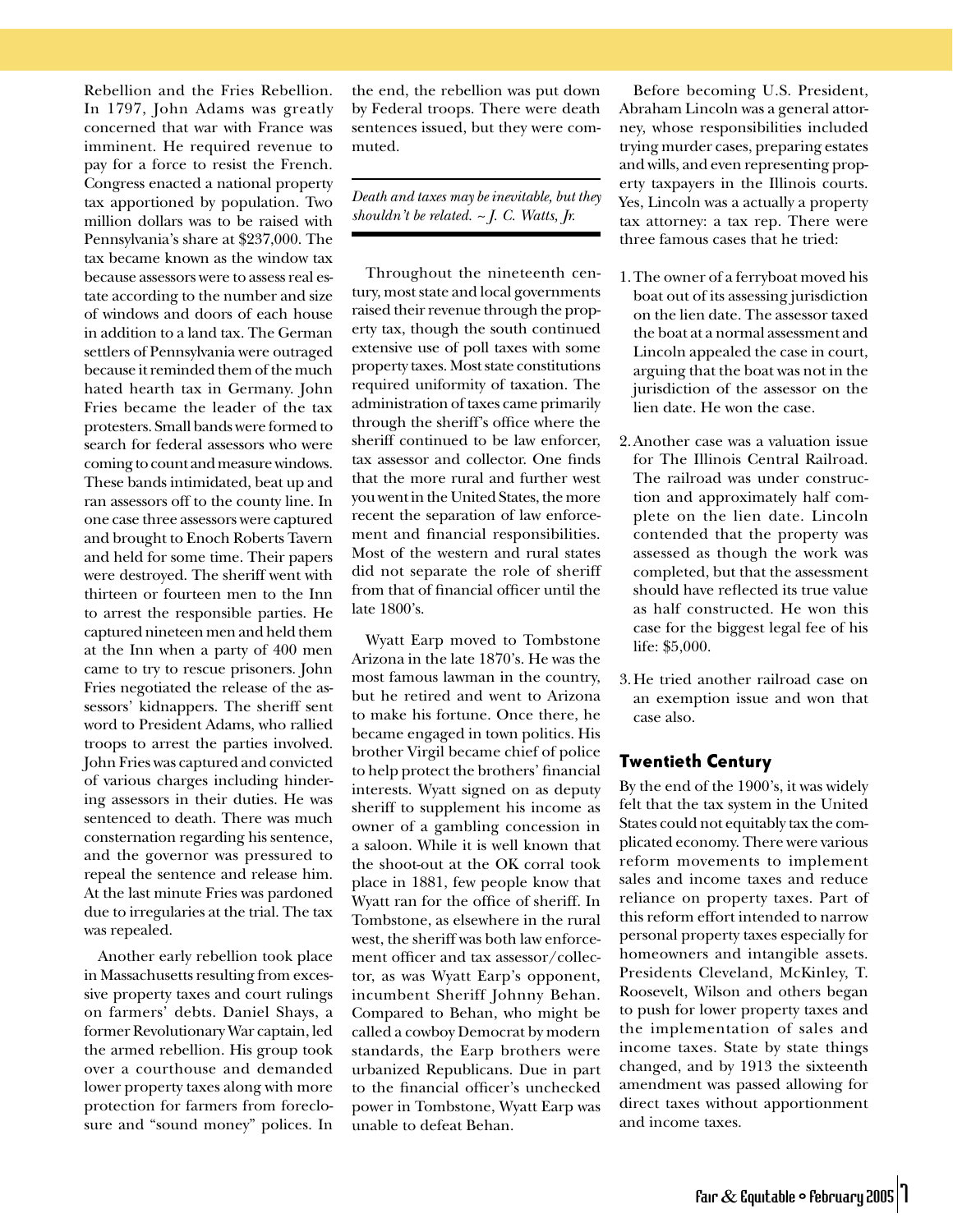By the time of the Great Depression, people's incomes began to drop. With so many unemployed, the property tax collection rates dropped. The result was fiscal reform throughout the country. Many states began to implement sales taxes and cut property taxes. This is the period during which many homestead exemptions were created. In 1932 and 1933, sixteen states also implemented property tax limitation laws.

*What is the difference between a taxidermist and a tax assessor? A taxidermist takes only your skin. ~ Mark Twain*

Two other reasons for such major reform were the institution of prohibition and the booming 1920's economy. Alcohol tax revenues from licenses and taxes (formerly a major source of revenue) declined to nothing for cities, states, and the federal government. This loss combined with added expenses on enforcing the new law. Personal incomes, meanwhile, were rising, and property taxes didn't seem overwhelmingly burdensome.

Income taxes, which had stayed low and affected few people until World War II, nearly doubled as a percentage of one's income from 11.6% in 1929 to 21.1% in 1932. On the local level, property taxes doubled from 5.4% of people's income in 1929 to 11.7% in 1932. The tax delinquency rate rose to over 30%. The rate in some areas, especially rural communities, was much higher.

In 1933, prohibition ended, greatly increasing revenue at all governmental levels. In 1932, the federal government collected no liquor tax revenue. In 1934, \$259 million was collected, and in 1939, \$624 million was collected. The tax rate was 100%. Despite the high tax, prices of alcohol came down significantly.

Hundreds of taxpayer groups formed across the country to address and demand real tax reform. In 1934, the National Association of Assessing Officers was created and eventually become the International Association of Assessing Officers.

Some of the major tax reforms of the first half of the century:

- Narrowly defined personal property taxes on citizens and almost complete elimination of intangible property taxation;
- Creation of various exemptions for sick, aged, poor, farms, homesteads;
- Creation of circuit breakers were to limit the percentage of one's income going to property tax;
- Creation of property tax limitations in a large number of states.

After World War II, the economy grew at significant rates along with people's incomes and total property tax collections. However, property taxes as a percentage of total revenue began to drop. More notably, as a source of state revenue, property taxes were supplanted by sales and income taxes. Even at the local level, property taxes as a percentage of total tax revenue declined as cities began adopting sales and income taxes. In 1927, property taxes accounted for 97.3% of total local tax revenue; today the total is less than 75%.

*The wisdom of man never yet contrived a system of taxation that would operate with perfect equality. ~ Andrew Jackson*

During the 1970's, states that had not implemented property tax limits came under increasing pressure from referendum votes and court cases. On June 7, 1978, Proposition 13 passed in California, limiting the assessment to current value plus 2% per year. When the property sold or was newly constructed, the assessment process began again with the new sale price.

Massachusetts after years of taxpayers' complaints and failed attempts to lower property taxes:

- implemented state sales tax and distributed revenue to cities and towns in 1967;
- implemented a state lottery to distribute revenue to relieve property tax pressure in 1971;

• increased state income and sales taxes for revenue sharing in 1975.

Property taxes still did not decline and during the same time period, Massachusetts courts made the following decisions:

- Springfield mandated 100% valuation in 1961.
- Sudbury mandated the predecessor of the Department of Revenue to enforce 100% standard in 1974.
- The classification amendment enabled cities and towns to tax commercial, industrial and personal property at a higher rate than residential property to avoid a massive tax shift.
- The Tregor decision cost Boston tens of millions of dollars in abatements when it lost a disproportionate assessing case.

Finally on November 4, 1978, Proposition 2½ passed, severely limiting the amount and growth of property taxes.

The past thirty years have led to advances in assessing practices through the use of statistics, cadastral maps, advances in technology and various refinements of old ideas.

#### Conclusion

*Gross inequalities may not be ignored for the sake of ease of tax collection. ~ Owen J. Roberts*

Since the beginning of civilization property taxes have been a major source of revenue for most governments. Oliver Wendell Holmes said "Taxes are what we pay for a civilized society." There have been good taxation policies created by admirable assessors like Aristides the Just and disastrous ones invented by corrupt leaders such as the latter Roman emperors. While modern assessors are mandated to develop more fair and accurate assessments than most of our predecessors, the pressure to have a fair tax system has always existed. It is not enough to have an equitable tax system; the taxpayers need to under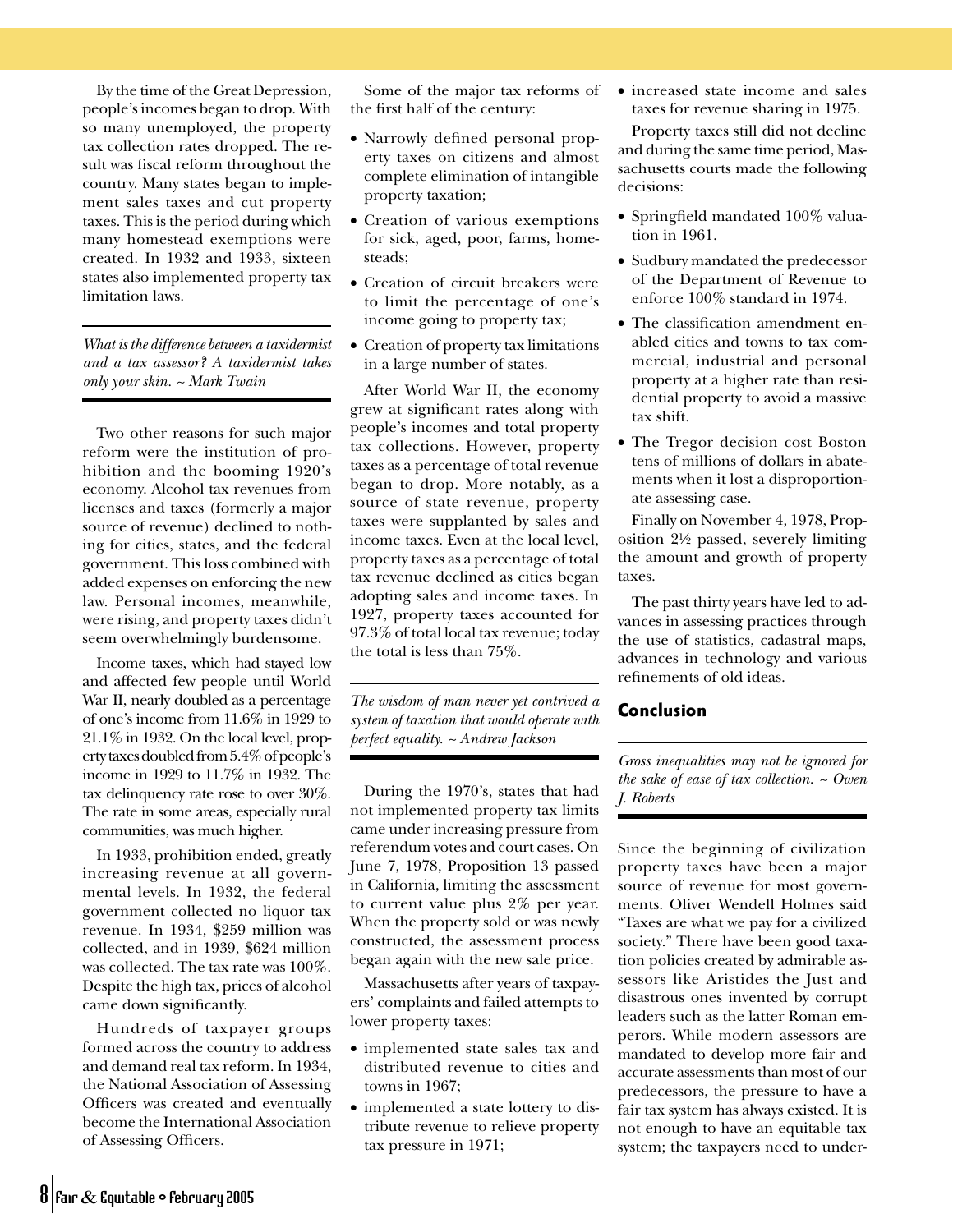stand that they are paying their fair share. The tools at our disposal, combined with advances in methodology and the lessons of the past have put us in a more favorable position to make intelligent decisions. Our everyday decisions have significant consequences on residential and commercial taxpayers. We need to have a balanced view that considers our obligations to both the taxpayers and their jurisdictions. People make the difference in making the system better or worse. Those people are us. It is up to us to think, work hard, be prospective, anticipate problems, and come up with creative solutions to those problems. The best means to develop an understanding of improvements in assessing is to pursue education. Take classes through the IAAO and other appraisal and assessing groups. Learn from each other when opportunities such as conferences present themselves. Most importantly, perhaps, learn and prioritize the responsibilities within your own jobs. You may come up with answers to complicated issues if you try. Strive to become the modern day Aristides. ■

*No government can exist without taxation. This money must necessarily be levied on the people; and the grand art consists of levying so as not to oppress. ~ Frederick the Great*

#### **References**

Adams, Charles. *Those Dirty Rotten Taxes*. New York, NY: Simon and Schuster, 1998.

*Antique View of the Towne of Boston*, Boston Public Library cat. no. F73.37, S7, 1882.

Aristides the Just, http://www.e-classics. com/aristides.htm.

BCSO History, http://www.bcso.net/ bcso\_history.htm.

Bible Study – Taxes, http://www.keyway. ca/htm2002/20020623.htm.

Brownlee, Elliot. *Federal Taxation in America*. Cambridge, MA: Wilson, 2004.

Burke County Sheriff's Office, http:// www.burkesheriff.org.

Caesar, Julius. *The Gallic Wars*. Oxford World's Classics, 1996

Centre for Research/ English History, http://www.roehampton.ac.uk/.

Dues and Duties in Ancient Egypt, http:// nefertiti.iwebland.com/economy/taxation.htm.

EH.Net Encyclopedia, http://www. eh.net/encyclopedia.

Hearth Tax, http://www.lynherparishes. co.uk/.

Hendry, http://www.polktaxes.com/generalinfo/history3.asp.

HGS: Hearth Tax, http://www.horlacher. org/England.hearth.htm.

History Facts, http://treasurer.maricopa. gov/history.html.

History of the Office of Sheriff, http:// www.correctionhistory.org/html/chronicl/sheriff/.

John Fries Rebellion, http://www.jamesmannartfarm.com/friesreb1.html.

Jokes for the week, http://www.5010geary. com/frisco/jokes.htm.

Kagan, Donald. *The Peloponnesian War*. New York: Viking, 2003.

Lagash, http://www.nationmaster.com/ encyclopedia/Lagash.

*Land Use in Central Boston*, Boston Public Library cat. no. F73.3, .F5.

LCSO History, http://www.co.linn.or.us/ sheriff/.

Lifestyle of Medieval Peasants, http:// www.historlearningsite.co.uk.

Medieval English urban history, http:// www.trytel.com/~tristan/towns/glossary. html.

*Memorial History of Boston, The, 1630-1880, Vol.3*, Ed. Justin Winsor, Boston, 1882.

MSN Encarta – Taxation, http://Encarta. msn.com/

*Report of the Record Commissioners, Containing Miscellaneous Papers, A*. Boston, MA: Rockwell and Churchill, City Printers, 1886.

Shays' Rebellion, hrrp://www.shaysnet. com/dshays.html.

Sheriff History, http://www.kentoncounty. org/

SJSO History, http://www.co.st-johns. fl.us/Const-Officers/.

Subsidies and other taxes, http://www.medievalgenealogy.org.uk/guide/tax.shml.

Taka Reforms, http://inin.essortment. com/taikareforms\_rrtu.htm.

Tax Analysts: Tax Quotes, http://www. taxanalysts.com/www/website.nsf/Web.

Tax collectors and prostitutes!, http:// www.justpeace.org/jubilee-96.htm.

Tax Collectors and Sinners, http://www. cresourcei.org/tax.html.

Tax History, http://www.uic.edu/depts./ lib/documents/resources/tax99/taxhistory.shtml.

Tax Humor, http://www.antion.com/humor/speakerhumor/taxes.htm.

Tax Quotes – Tax Gaga, http://www.taxgaga.com/pages/c-taxhaha/dir-quotes. html.

Tax Quotes, http://www.ctj.org/html/ quotes.htm.

Tax Quotes, http://www.quotegarden. com/taxes.html.

Theodore Ayrault Dodge. *Alexander*. Da Capo Press, April 2004.

Think Tank: "History of Taxes", http:// www.pbs.org/thinktank/transcript530. html.

Thornton, Mark and Chetley Weise. "The Great Depression Tax Revolts Revisited." *Journal of Libertarian Studies*. Vol 15 no. 3, pp. 95-105, 2001.

Town of Boston Council Meeting Minutes. 1691, 1791.

U.S. Treasury, http://www.ustreas.gov/ education/fact-sheets/taxes/ustax.html.

*Richard Henry Carlson has been the Director of Valuation for the City of Boston Assessing Department for eleven years, helping to develop the most accurate real estate assessments in the city's history as measured by descriptive statistics and the lowest number of taxpayer complaints in twenty years. Richard has formulated multiple linear regression equations for valuation of residential properties and has implemented new valuation techniques including the use of geographic information systems. He has worked to resolve thousands of appeals at the Massachusetts Appellate Tax Board and has been actively involved in the development and implementation of tax policy as well as the valuation of all commercial, industrial and personal property assessments in Boston. A member of both IAAO and MAAO, Richard has a Bachelor of Arts Degree from the University of Massachusetts at Boston with majors in Political Science and Economics.*